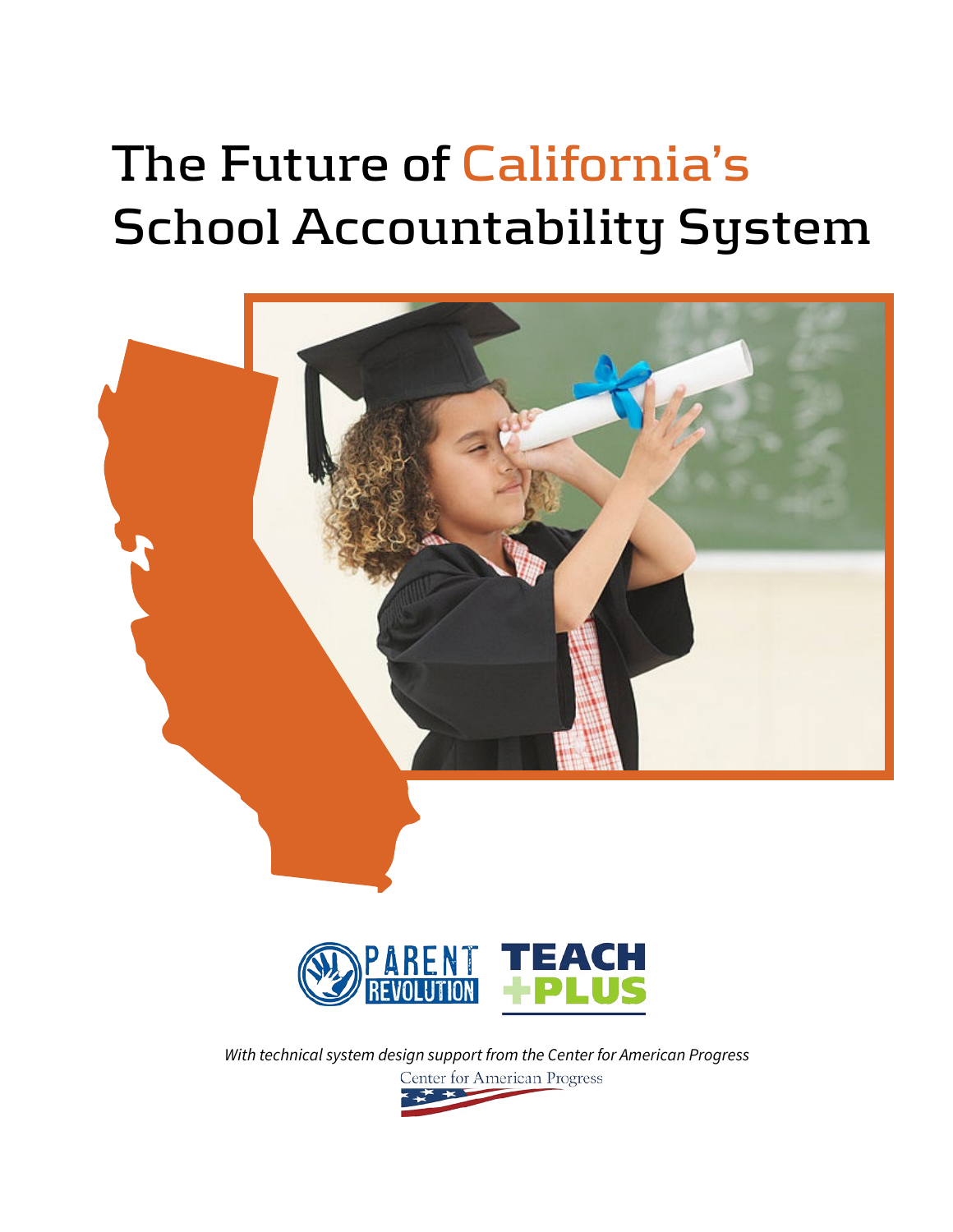

## **Executive Summary**

alifornia's new school rating system, as designed by the State Board of Education, has taken important steps forward for California schools. The new system centers on six state indicators, increases the state's focus on equity, and includes valuable measures of both academics and a school's learning environment. However, without some sort of overall quality rating for all schools, this system will remain incomplete, and fail to provide all families, educators, and other stakeholders with the information they need to engage in school improvement efforts. Overall school quality ratings provide several critical benefits - enabling families to navigate their public school options, helping all families find value from the system, recognizing excellence and helping to catalyze improvement efforts, and enabling future policymakers to target programs and funding towards the schools that need them most based on a holistic assessment of school quality. Crucially, an overall school quality rating can be easily added to the state's existing system by building off the work that has already been completed – it would not override or eliminate any of the progress made by the State Board of Education.

This report outlines several diferent methods by which this could be accomplished – creating either three or five summative classifications of school quality that could be assigned to every school annually. This summative school quality rating would sit side-by-side on the same page with the full dashboard currently being completed by the State Board of Education so that all families have access to both the comprehensive data dashboard and the guidance provided by a summative rating. Furthermore, by building off the current system and using a small number of broad summative classifications, this particular approach addresses many of the critiques offered against other types of school quality ratings that compare every school against one another or give every school a single number like California's old Academic Performance Index (API) system. This report includes perspectives from both families and educators on the value of this "third way" approach to evaluating school quality in California.

Company Name 3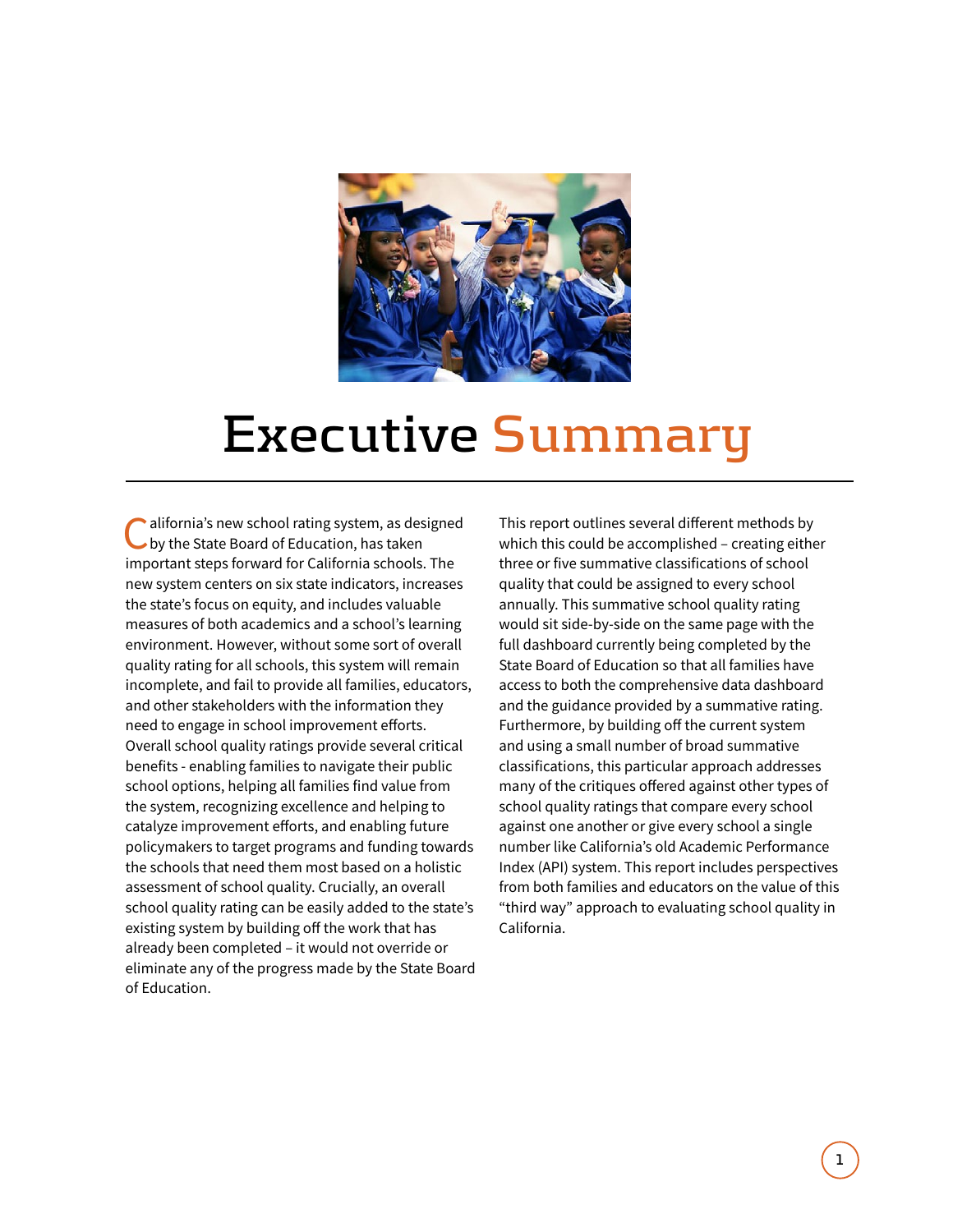## **Why are School Ratings Important?**

In almost all aspects of our society, there are shortcuts that help people to quickly get a high-level summary of an issue. Every email has a subject line to go along with the body; every restaurant in most counties has an A-F grade for food safety posted on the front window; every student gets a GPA summarizing their overall academic performance. In each case, this headline information is not a substitute for a more robust set of information, but provides important additional guidance to users.

Most school quality rating systems follow this format, for good reason. Summative school quality ratings serve several important roles for families, educators, and members of the public:



#### **Enable school comparisons**

Families in many districts throughout California often have a plethora of public school options to choose from, including magnet schools, charter schools, and traditional district schools. Families in Los Angeles, for example, receive a magnet school handbook with over 200 options every year. For any family that is trying to sort through more than a very small number of options, it is tremendously valuable to have an overall school quality rating as a shortcut to help them determine which schools are worth researching more thoroughly.



#### **Help all families, especially those with fewer resources**

Parents and guardians are almost by definition extremely busy people. This is particularly true for families in low-income communities, who are often burdened by long and inflexible work schedules and the countless time burdens that come with poverty. Families across California will of course vary in their time and resources to research school quality. Having both a summative school quality rating and a high-quality dashboard laying out more detailed school performance information allows a system to work for all families, not just some. Without a summative quality rating, more California families will wind up attending a low-performing school without knowledge of that fact, which is not in the interest of California students.



#### **Recognizing excellence and catalyzing improvement**

It is generally accepted that recognizing the highest performing schools is a valuable thing to do – it rewards the hard work of those educators, provides role models to other schools looking to improve, and signals that excellence is possible in every single community. An overall summative school quality rating ensures that California will consistently recognize its highest performers and look to these schools to learn more about the diferent improvement strategies being implemented. Similarly, it sends a clear signal to families, educators, and policymakers in lower performing schools that the school is in need of new or focused approaches to improve student learning and engagement, which serves as an important check on subjective measures of school quality that are not based on absolute performance against a standard.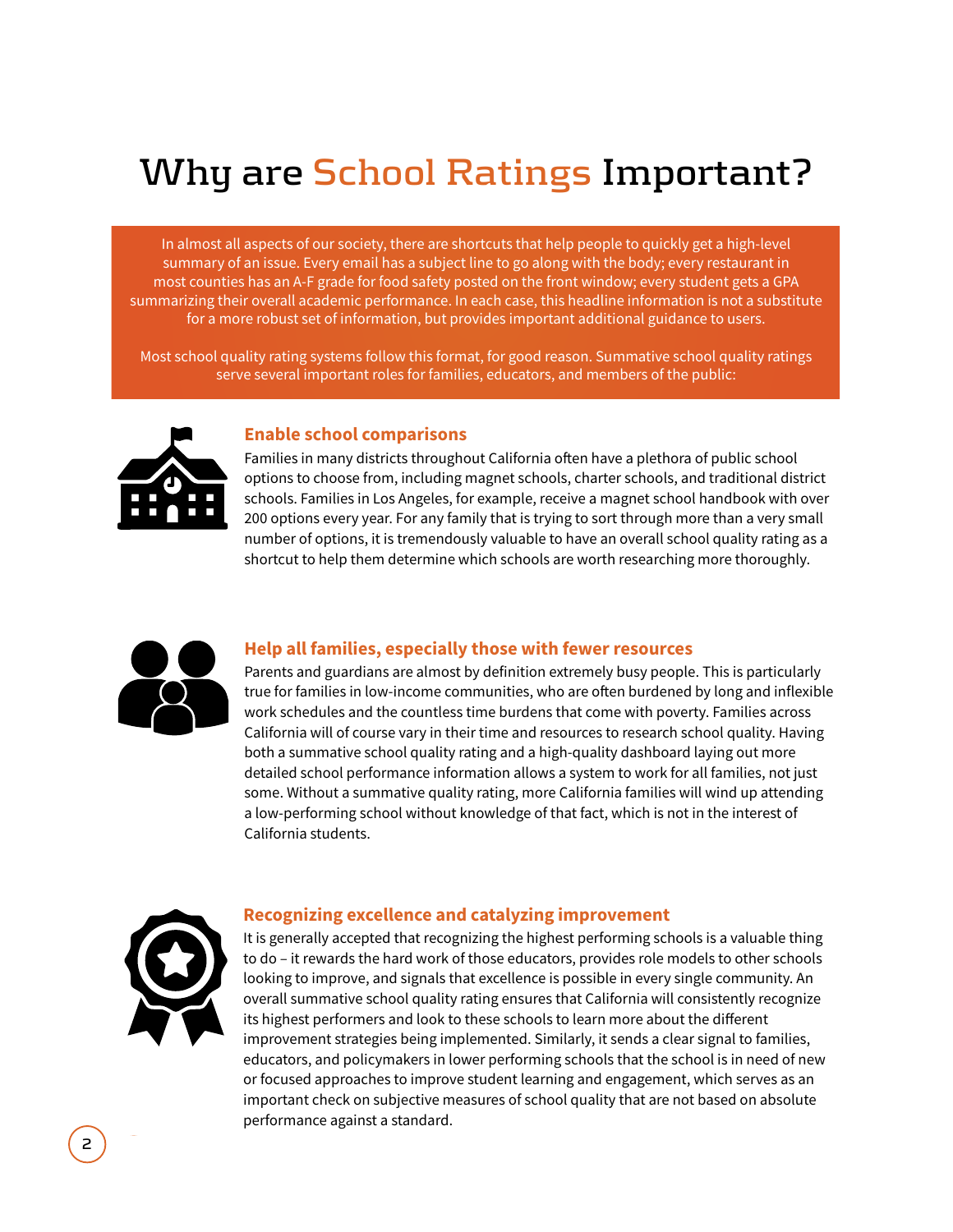#### **Policymaking**



In a limited resource world, programs must often be targeted to specific schools, either to implement supports and interventions in low-performing schools or to scale practices that are working in high-performing schools. California's current education code contains dozens of references to California's old school quality rating system, the Academic Performance Index. In the absence of any overall school quality rating, this may be impossible to do in the future. Policymakers will only be able to tie new programs or funding to individual aspects of school performance, such as test scores, rather than to a robust holistic measurement such as the overall quality rating, based on the multiple measures in California's new system, proposed in this report. Part of the goal of this new system is to move California's policymaking past its previous overreliance on test scores, but without a overall summative rating based on multiple measures, the system may inadvertently force policymakers to default to reliance on test score indicators as the proxy for school performance when aligned with programs and resources.

#### **Figure 1: Current "Top-Level" View in California's School Dashboard: The Equity Report**

| Performance Levels:<br>69<br>Blue (Highest)<br>Green | Yellow<br>Orange                   | Red (Lowest)                   |                                        |
|------------------------------------------------------|------------------------------------|--------------------------------|----------------------------------------|
| <b>State Indicators</b>                              | <b>All Students</b><br>Performance | <b>Total Student</b><br>Groups | <b>Student Groups</b><br>in Red/Orange |
| <b>Chronic Absenteeism</b>                           |                                    | 11                             | 7                                      |
| Suspension Rate (K-12)                               |                                    | 11                             | 3                                      |
| English Learner Progress (K-12)                      |                                    | $\mathbf{1}$                   | $\Omega$                               |
| Graduation Rate (9-12)                               | N/A                                | N/A                            | N/A                                    |
| College & Career                                     | N/A                                | N/A                            | N/A                                    |
| English Language Arts (K-8)                          |                                    | 5                              | 1                                      |
| Mathematics (K-8)                                    |                                    | 5                              | 4                                      |

### **Sunshine Elementary**

| <b>Local Indicators</b>                                | Ratings                         |
|--------------------------------------------------------|---------------------------------|
| Basics (Teachers, Instructional Materials, Facilities) | Met                             |
| Implementation of Academic Standards                   | Not Met                         |
| Parent Engagement                                      | Not Met for<br><b>Two Years</b> |
| <b>Local Climate Survey</b>                            | Met                             |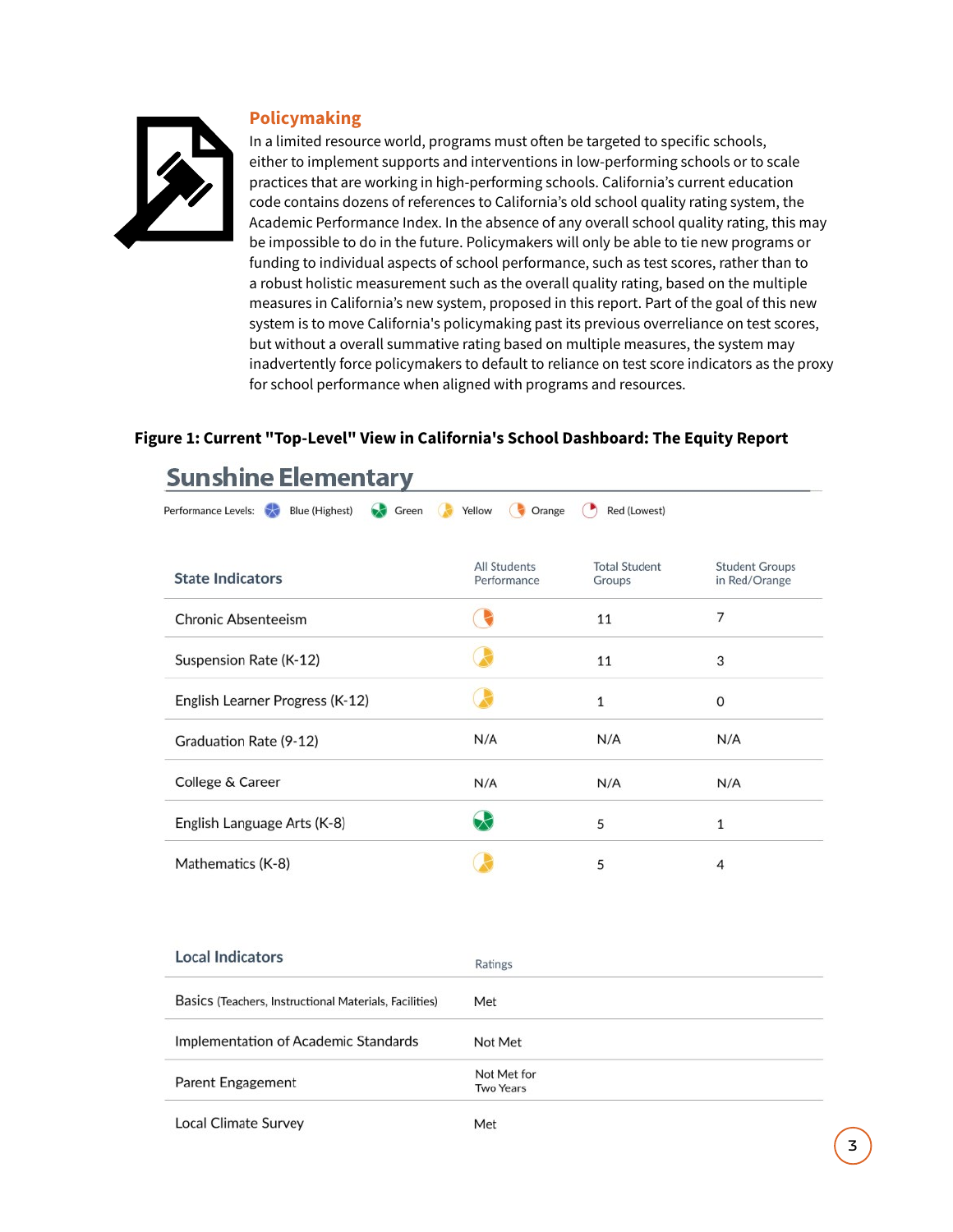# **Different Types of School Quality Ratings**

For the last fifeen years, summative school quality ratings in California have taken the form of a single number on a 200-1000 scale called the Academic Performance Index (API). API scores were based almost exclusively on Math and English test score performance. Currently in California the CORE districts continue to give a 0-100 rating to every school, based on multiple measures. States and districts like New Mexico, New York City, Ohio, and others have used an A-F grading system to rate schools.

Accordingly, when many parents and policymakers think of summative school ratings, they envision one of these two systems – a single number or letter grade intended to summarize school performance. There are, however, other ways of summarizing school performance. This report proposes an alternative approach that will still give families vital overall information about school quality while avoiding some of the potential pitfalls and concerns that California leaders have raised about other types of summative ratings.

When evaluating schools, there is a growing recognition that while the highest and lowest performers can be consistently and credibly identified, it can be dificult to accurately distinguish small diferences in performance across a broad middle.

That is why this report proposes using the CA School Dashboard that California is already building to create either three or five categories of school performance that would be clearly communicated to all families, educators, and the public. This would allow the state to broadly identify the highest and lowest performers without trying to parse out smaller distinctions in school performance that are dificult to reliably assess. This new, "third way" of providing summative ratings would build off the positive work that has already been done by the California State Board of Education and would allow parents and policymakers to easily and quickly identify the highest and lowest performers.

There are many diferent ways this could be done – this report outlines a few potential paths later on. The two most important components are that the system must:

- **• Use data from California's new state indicators to put every school into one of three or five categories, helping to consistently distinguish both the highest and lowest performers**
- **• Put each school's overall quality rating at the top of the complete top-level CA School Dashboard so families can quickly and easily get a sense of overall school performance**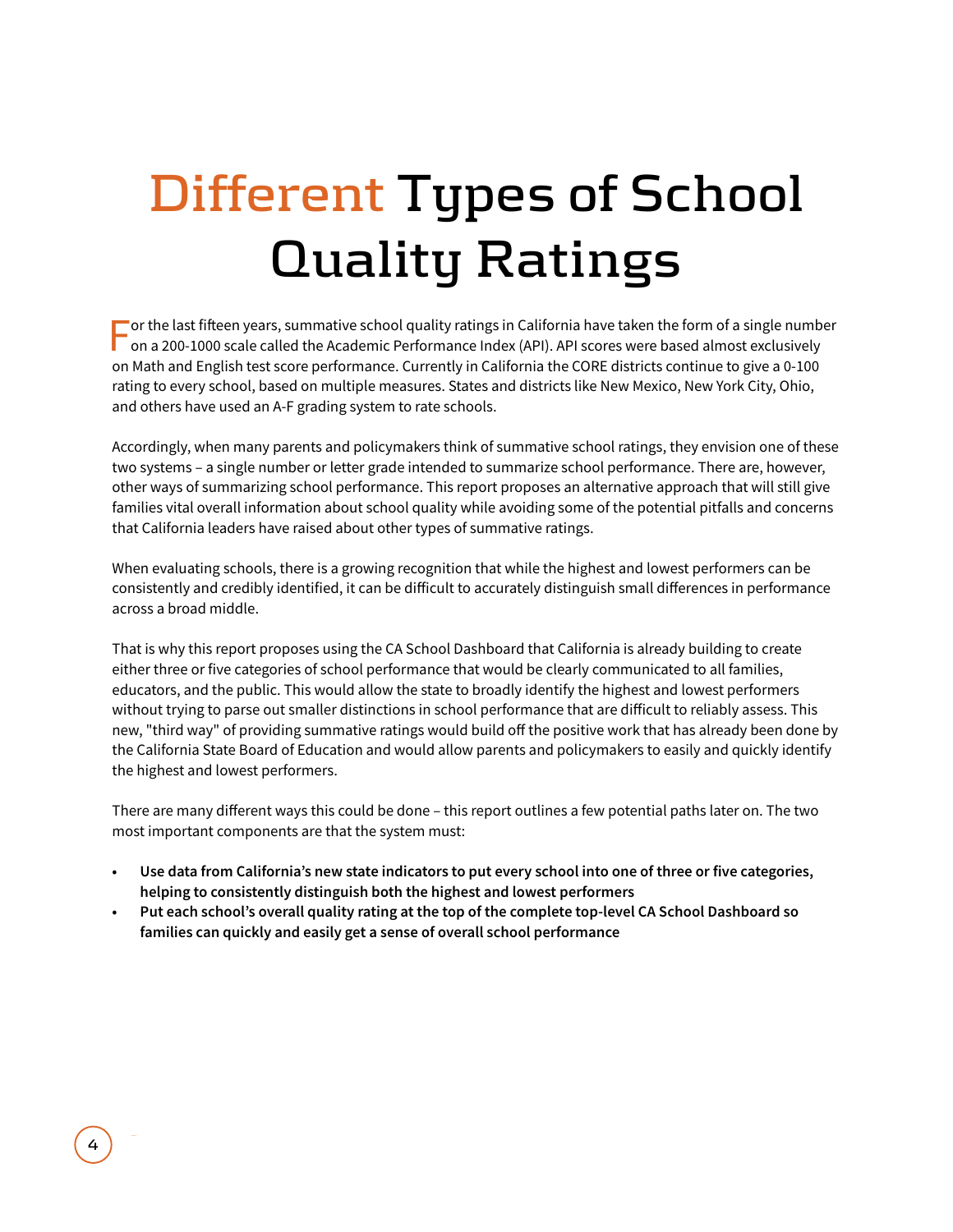# **Addressing the Concerns about Overall Quality Ratings**

### Critics of developing a overall summative rating for California schools have offered two broad critiques against the idea.



#### **Critique #1: A summative score inherently masks the specific strengths and weaknesses of a school**

Summative rating critics accurately note that diferent strengths and weaknesses of a school can be cancelled out by one another – a school can be strong in some areas, such as academic performance, while weak in another, like academic growth. By averaging performance into a single score or grade, the overall summative rating will inherently mask these strengths and weaknesses, denying parents, educators, and the public valuable information needed to understand and improve schools.

This critique could be true in some summative classification system designs, but California's current approach, if augmented by this report's recommendations, provides clear safeguards against this risk. The design proposed in this report is supplemented by information on various aspects of school performance while also providing an understanding of overall performance. Families and educators would receive both a summative quality rating as part of a multiple measure dashboard for their school, ensuring that the diferent strengths and weaknesses of every school are not hidden or lost. California's current approach will, when fully implemented, provide a rich data set to educators and district leaders charged with analyzing school performance and devising improvement plans, but it falls short of helping families understand how the overall school is doing. In the same way that a GPA need not mask individual grades on a transcript, or an overall rating on Yelp.com does not mask diferent great or mediocre dishes served at a restaurant, this proposed design maintains transparency on detailed aspects of student outcomes, such as how student subgroups are faring.



#### **Critique #2: An overall rating gives an inaccurate picture of school performance**

Critics say that because overall summative ratings combine scores from diferent measures, for example, combining test scores with measures of school climate, they will give an inaccurate picture of school performance. However, there are other areas of education policy where multiple diferent measures are regularly combined into some type of overall rating or score. California students, for example, take a Smarter Balanced assessment in English Language Arts that includes diferent components of that subject (reading comprehension, writing, critical thinking, etc) and use diferent versions of the same test in the same year, but still gives students an overall score on English Language Arts.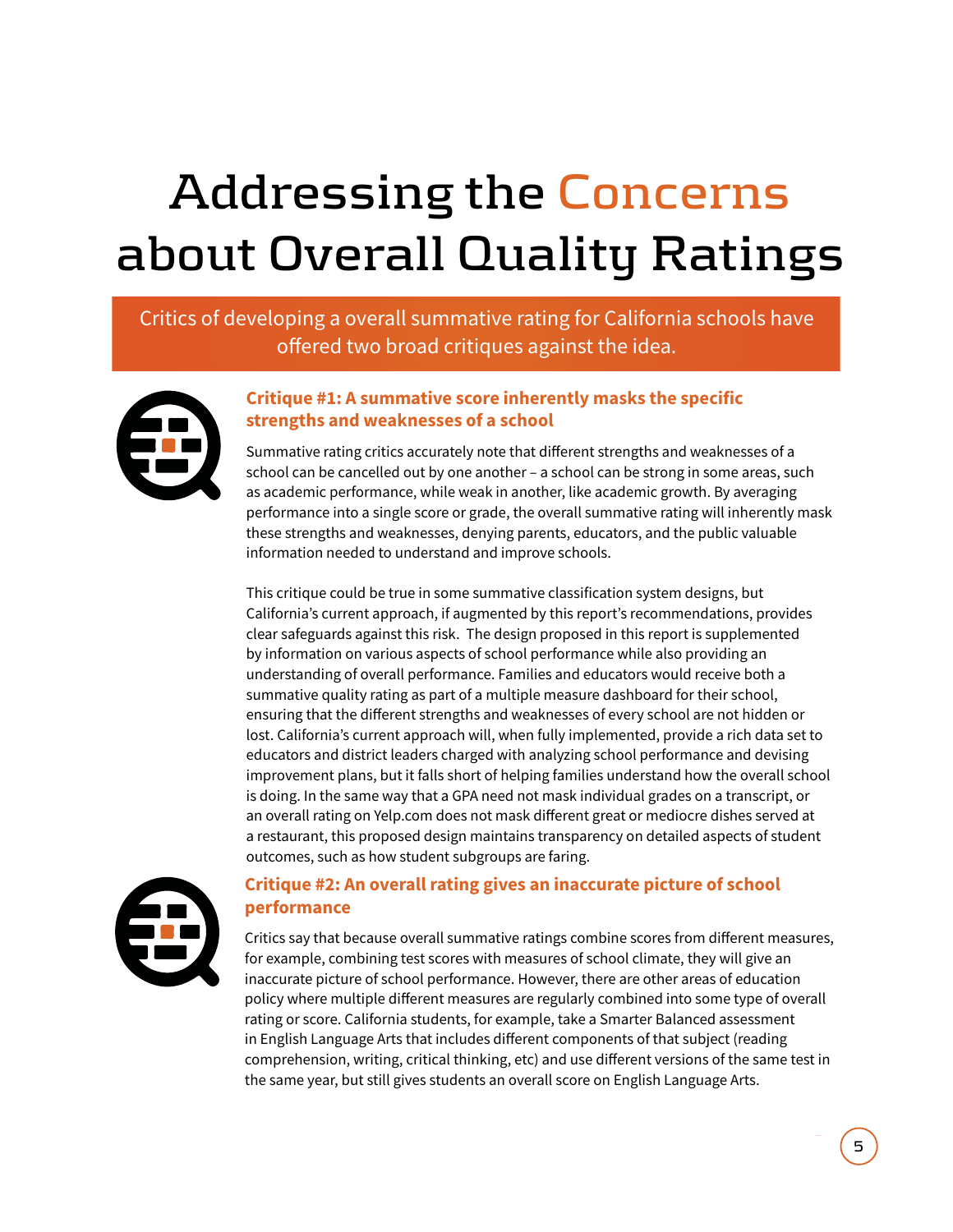An 85, for example, means the same thing on one version of the test as that same score means on another version of the test. Middle and high school students get individual grades in each of their classes – each of which represents a judgment on completely diferent sets of tasks – but each of them also gets an overall GPA that summarizes their overall performance in an academic semester or year. The question about summative scores is not whether they have some sort of perfect precision, but how they can be designed to be as precise as possible.

Of equal importance is the question of weights—or providing diferent numerical values for each indicator. Giving appropriate weights to each measurement requires judgment calls, and these judgments can be based on what a state values. California's work thus far to select a limited number of indicators for school performance and create a consistent summative rating for each indicator provides a strong framework to develop an overall summative rating based on these multiple measures. This report offers ways to calculate a summative quality rating either with or without using weights for each measure, and includes proposed options for possible designs created by the Center for American Progress showing that there are several diferent methods by which California's current indicators could be translated into an overall summative rating.

Even if some minor imprecision is necessarily part of any summative rating system, that potential small cost must be weighed against other considerations. As outlined throughout this report, there are many important reasons that families and educators need summative quality ratings. Refusing to provide those scores will make it much harder for families to find the right school and to engage in school improvement efforts.



| <b>Subject</b>            | Grade |
|---------------------------|-------|
| Biology 1                 | А-    |
| Algebra 2                 | B+    |
| English 2C                | в-    |
| <b>Physical Education</b> | A     |
| <b>Total GPA</b>          | 3.4   |

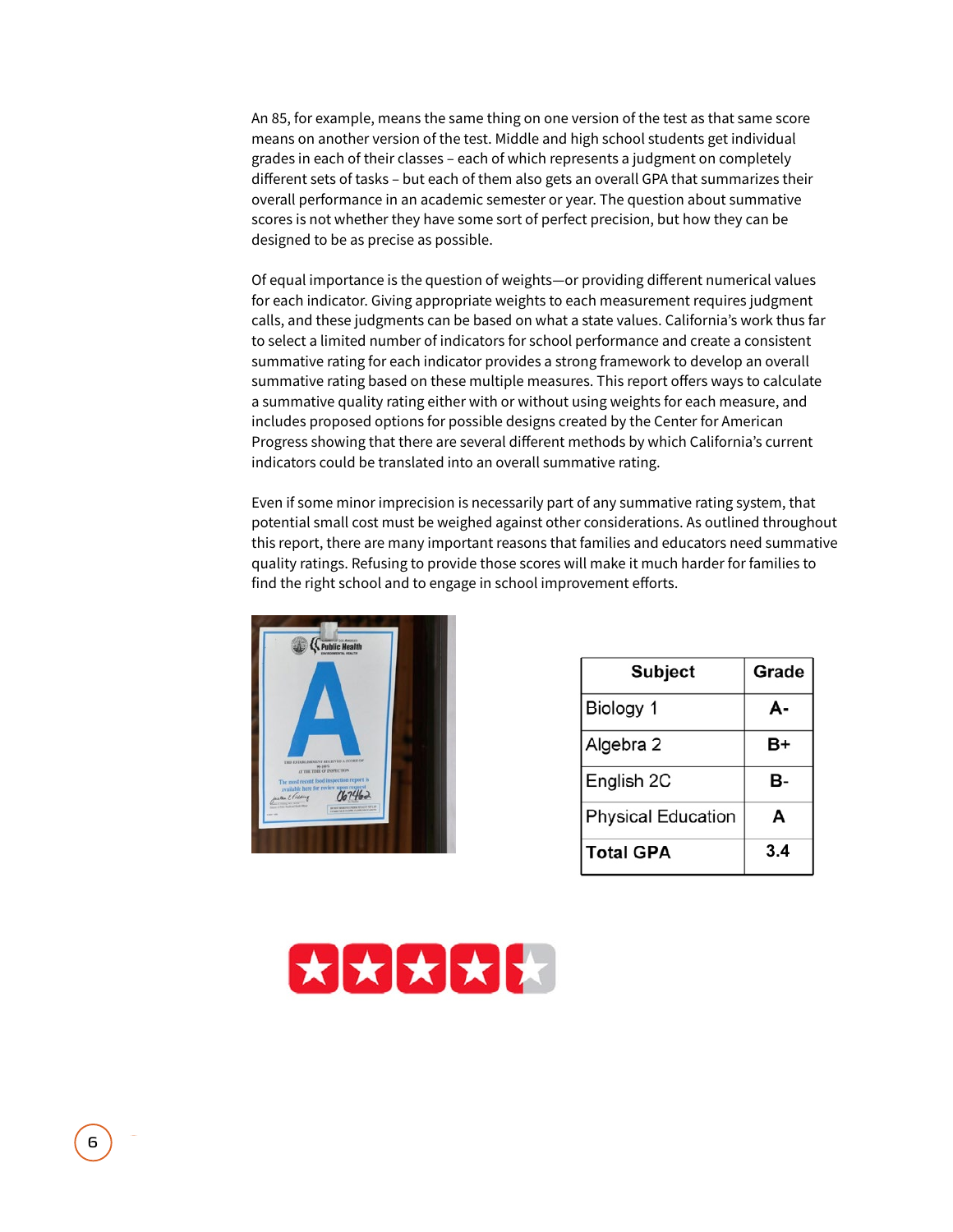## **What Happens Without Overall Quality Ratings?**



"My daughter Zamorah struggled for her first few years in school. She was a good student and a quick learner, but her first two schools were both low-performing with chaotic and unfriendly learning environments. After engaging the school without much success, I had to find a better school for her. When I began to look for new schools, however, it was a very frustrating process. There were so many options, but it was very hard to figure out which ones were good and which ones weren't. I didn't have time to visit 10 or 20 diferent schools, but since API scores were gone, I didn't have an easy way to narrow down the best schools that I should visit. Luckily I was able to find a program called Choice4LA that helped me navigate this system and find a great new school. Without this support or an easy to find overall rating for each school, I don't think I would have been able to find the great new school that my daughter now attends."

#### **Impact on Families**

The lack of a summative school quality rating will have real negative consequences for countless California families. Families who need to explore public school options outside of their assigned school will find it very dificult to do so without a shortcut to help them separate out the schools that are worth examining in more detail. The Los Angeles Unified School District sends a magnet school brochure every year to every family with over 200 diferent options – it is dificult to imagine where most families would even start exploring these options, particularly in that they had limited internet access for research. As **Prudence's**  story illustrates, navigating the school choice process is intimidating in general, and becomes much more so in the absence of summative quality ratings.

Furthermore, more families will wind up attending a low-performing school without knowledge of that fact. As described in **Erica's** story and in the experiences of countless other families, low-performing schools too often avoid telling families the truth about their performance. When another entity (like the state) gives families clear, unambiguous information (like a summative quality rating), it reduces the ability for local administrators to emphasize less important data or interpret data for them in a misleading way. This dynamic will lead to a greater problem – with less families aware of the performance of their schools, less families will become engaged in school improvement eforts, leading to reduced grassroots pressure on schools and districts to improve. As **Erica's** story illustrates, there is great value in being able to quickly and clearly communicate school performance amongst families.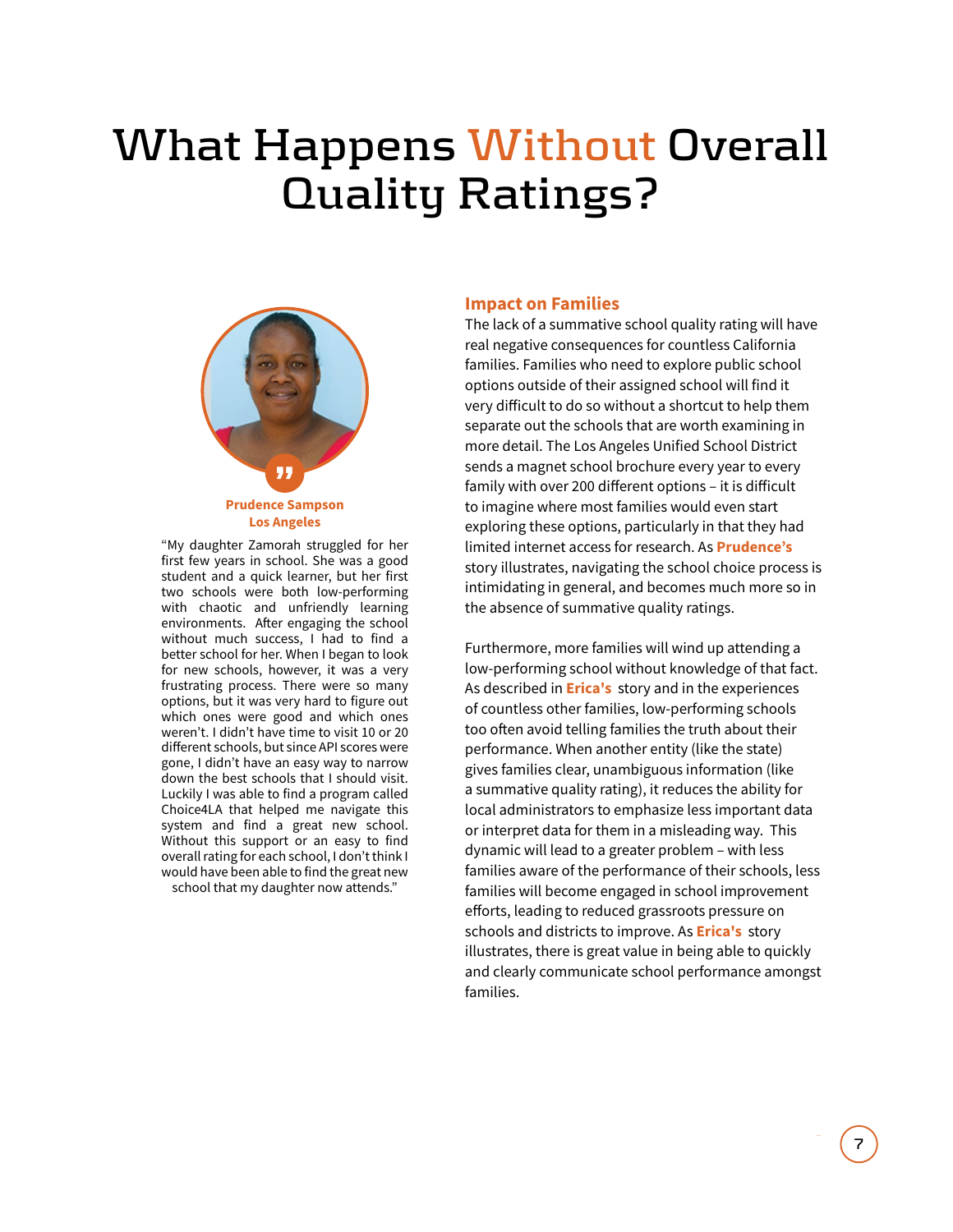"Three of my children have attended 24th Street Elementary in South Los Angeles. I knew that our school had problems, but my daughter Ashley tested as gifed and seemed happy there, so I didn't ask too many questions. Then, one day, another parent invited me to a meeting at a local park to discuss our school's performance. At this meeting, parents discussed the school's report card, which included test scores, suspension rates, and the overall API score. I was troubled to see that we had high suspension rates and that our school had one of the worst API scores in the district. I had attended most of the school's parent meetings over the years, and nobody had ever shown me this data before. Knowing that our school's overall score was very low helped me and many other families to have the confidence to demand improvements from our school. We didn't want to argue anymore about whether there were problems at the school – we wanted to talk about what changes were going to happen. Because of our eforts, our school district eventually made major changes at our school. I am not sure if this would have happened if we didn't have such a low overall API score at our school, which allowed us to clearly communicate to all families that something needed



### **Impact on Educators**

For educators, the lack of a summative score hinders transparency by making it dificult to compare achievement between schools. While the CA School Dashboard is being approved by the State Board of Education helps schools identify specific areas to target for improvement, the complex system makes it dificult to understand a school's overall performance. Because of the diferences in the student population across California, teachers and administrators need to be able to compare their school's performance to schools with similar demographics. An overall summative rating allows school leaders to easily identify high performing schools that could collaborate to share best practices.



"As a parent and teacher, a summative school rating is necessary for me to clearly understand a school's overall performance. As a parent, I need to be able to easily compare schools in order to identify the best fit for my son. As a mentor teacher, I need to see how the school is generally doing in specific indicators so I can tailor the coaching for the teachers on my team. The report card is like an email. The subject line is the overalll summative rating, and indicators are the email body. Most people only have time to read the subject line, but can open the email if they want more information."

#### **" William "Kip" Morales**

**12th grade AP Language & Composition teacher at Alliance Susan and Eric Smidt Technology High School. Kip is also an "ALLI Coach", where he regularly observes, collaboratively evaluates, and guides fellow teachers to increase the efectiveness of their teaching.**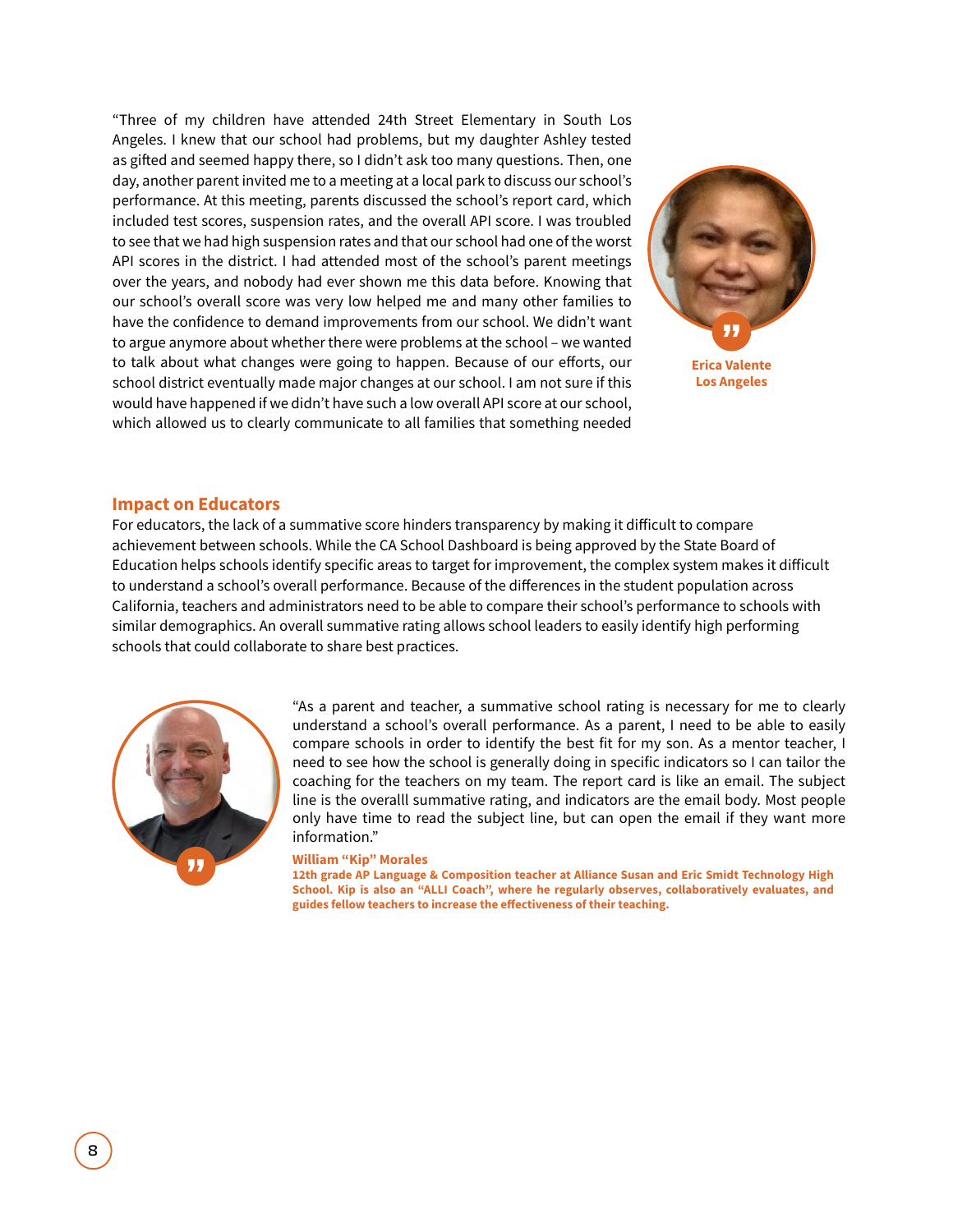## **California School Classification System Proposal**

Center for American Progress メメ

**from**

alifornia's new school accountability system displays a set of information on a range of state and local performance indicators. State indicators are identified as one of five performance levels (blue, green, orange, yellow, red) and local performance indicators as either met, not met, or not met for two or more years. The state intends to use these data indicators to identify school strengths, weaknesses, and areas for improvement, but not to assign overall sumative school ratings. The goal of this proposal is to design a system that classifies overall school performance using either three or five broad categories of performance and to do so by building on California's current system with minimal modifications.

In general, there are multiple approaches to designing summative classifications, including indices, matrices, and decision rules. Each method takes a diferent technical approach and has unique benefits and drawbacks. Careful development of any of these models can offer meaningful information about school performance for school staf, policymakers, and families. As a result, there is no one way that a state interested in designing a rating system should design its system, but rather has several options to consider.

For example, a state using a performance index would assign a weighting, or percentage, to each indicator to calculate a single score or letter grade. The state would then sum the points for each indicator to determine a school's total score, which can be translated into a letter grade, color, or symbol, or kept as a number score. This approach allows states to place greater emphasis on some indicators and is often straightforward to understand. However, by combining indicators, indices may mask low performance on one indicator with high performance on another.

Matrices, on the other hand, use two or more dimensions of performance, such as status and growth, for each indicator. States would then assign school classifications based on how schools perform on each dimension. This approach allows states to determine a school's rating using a more robust consideration of performance on a single indicator. However, the process of rolling up indicators into a single classification is not as clear-cut as an index.

Finally, in a decision rules-based system, a state would set a threshold for performance on each indicator and a "yes" or "no" response would lead to a subsequent question, and ultimately, a school classification. This process may improve transparency by not mathematically combining indicators, but it may be dificult to understand as they can be more complicated systems.

States may also consider creating a hybrid approach by combining components of each model to fit their needs. For example, states could classify the performance of each indicator using a matrix and then use decision rules in determining overall school classifications. This strategy may be promising for California's accountability system, as it uses performance matrices to classify the performance levels of state indicators as blue, green, orange, yellow, or red.

Accordingly, one approach to designing summative ratings is to build on the state's matrix methodology. In doing so, this proposal uses only state indicators to classify schools; it would be at the state's discretion to use local performance indicators to adjust school classifications.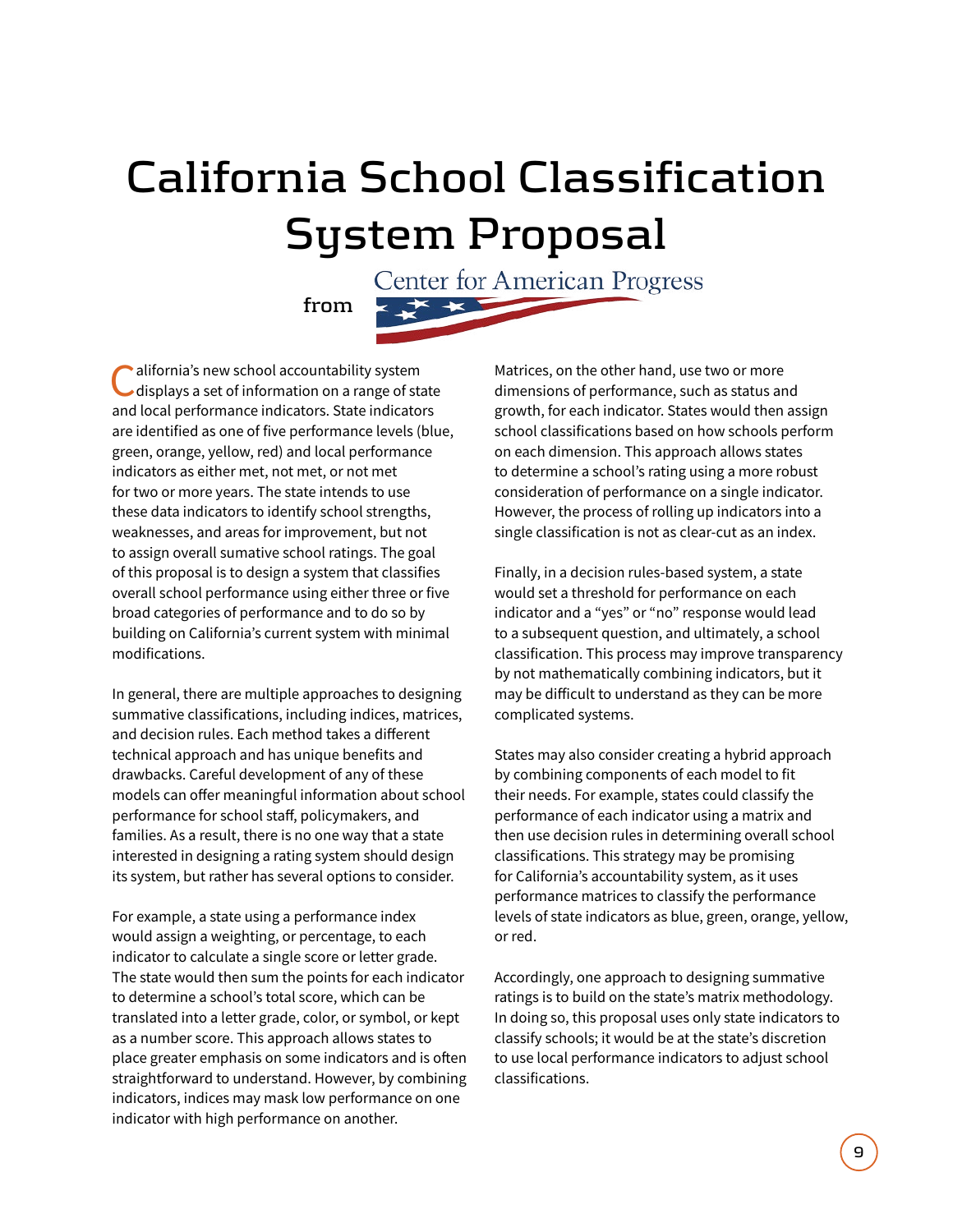To create either three or five categories of school quality classifications, this methodology uses four steps. First, using California's current methodology, it classifies each indicator as one of five colors. Second, it classifies each state indicator as either academic or non-academic. Third, it creates an overall academic and an overall nonacademic quality classification for each school. Fourth, it uses the academic and non-academic ratings to create an overall school quality classification for every school.

This system recognizes that both a rich data dashboard and summative classifications are useful in determining school quality and to help schools improve. It also gives parents and other stakeholders the ability to drill down into each indicator's performance and the performance of subgroups. Building on the current California dashboard design, there are several ways to calculate a summative rating. Two options considered by this proposal are to summarize overall performance into either three or five categories, referred to as Proposal A (three categories) and Proposal B (five categories).

#### **Figure 2: Our Proposal: A New "Top-Level," With the Addition of Overall Academic and Non-Academic Ratings and an Overall School Quality Rating**

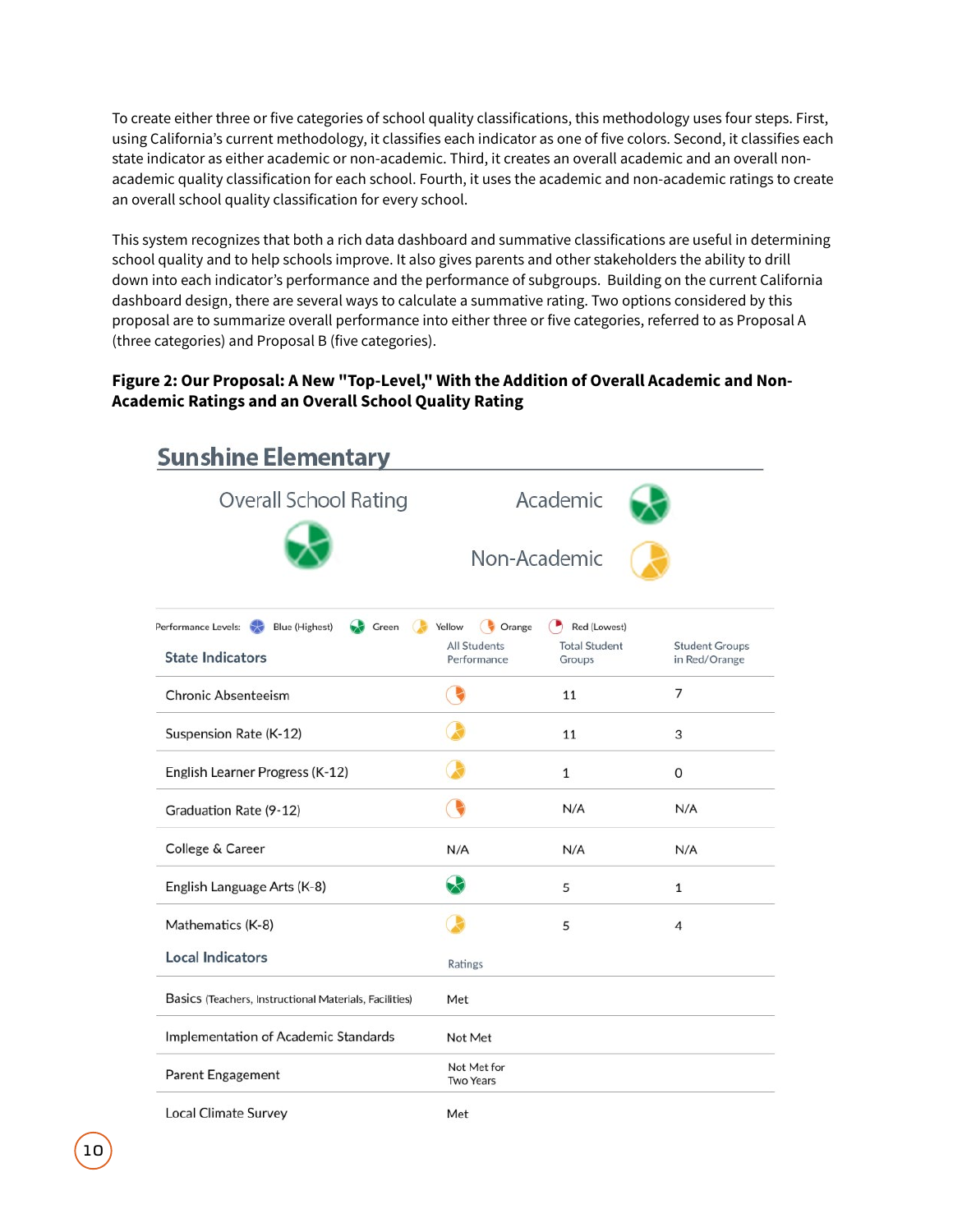#### **Figure 3: California's Accountability System Indicators**

| <b>State Indicators</b>                                                                                        |
|----------------------------------------------------------------------------------------------------------------|
| Student test scores in reading and math for grades 3-8                                                         |
| An indicator that combines grade 11 reading and math test scores with college<br>and career readiness measures |
| Graduation rates                                                                                               |
| Progress of English language learners toward English proficiency                                               |
| Chronic absenteeism                                                                                            |
| <b>Suspension rates</b>                                                                                        |
| <b>Local Performance Indicators</b>                                                                            |
| Basic conditions at school                                                                                     |
| Progress in implementing the state academic standards                                                          |
| Parent Engagement                                                                                              |
| School Climate                                                                                                 |

#### **Step 1: Maintain California's current process for classifying each state indicator**

State indicators in California's accountability system are classified as blue, green, yellow, orange, or red using two dimensions – performance the previous year (status) and change in performance over time (change). Take, for example, the new measure of English Learner Progress. Using Figure 4 below, if this indicator is rated "High" but has declined somewhat from the previous year, it is classified as yellow. The State Board of Education defines the cut points that determine these colors. For example, to be rated "High," the percent of a school's English learners progressing towards proficiency must be between 75 and 85 percent. Declining performance means that the percent of students is 1.5 to 10 percent less than the previous year.<sup>1</sup>

#### **Figure 4: English Learner Indicator Performance Categories Matrix, as designed by California Department of Education**

|               | Change    |                           |            |             |                  |                                |
|---------------|-----------|---------------------------|------------|-------------|------------------|--------------------------------|
|               | Level     | Declined<br>Significantly | Declined   | Maintained  | <b>Increased</b> | <b>Increased Significantly</b> |
|               | Very High | Yellow                    | Green      | <b>Blue</b> | <b>Blue</b>      | <b>Blue</b>                    |
| <b>Status</b> | High      | Urange                    | Yellow     | Green       | Green            | <b>Blue</b>                    |
|               | Median    | Orange                    | Orange     | Yellow      | Green            | Green                          |
|               | Low       | <b>Red</b>                | Orange     | Orange      | Yellow           | Yellow                         |
|               | Very Low  | <b>Red</b>                | <b>Red</b> | <b>Red</b>  | <b>Red</b>       | <b>Red</b>                     |

The state has developed similar matrices for the college and career ready indicator, graduation rate, and math and reading test scores in grades 3-8. The matrix for suspension rates, on the other hand, reverses the scales for change and status, as low suspension rates are more desirable than high suspension rates. The state plans to design a similar matrix for chronic absenteeism.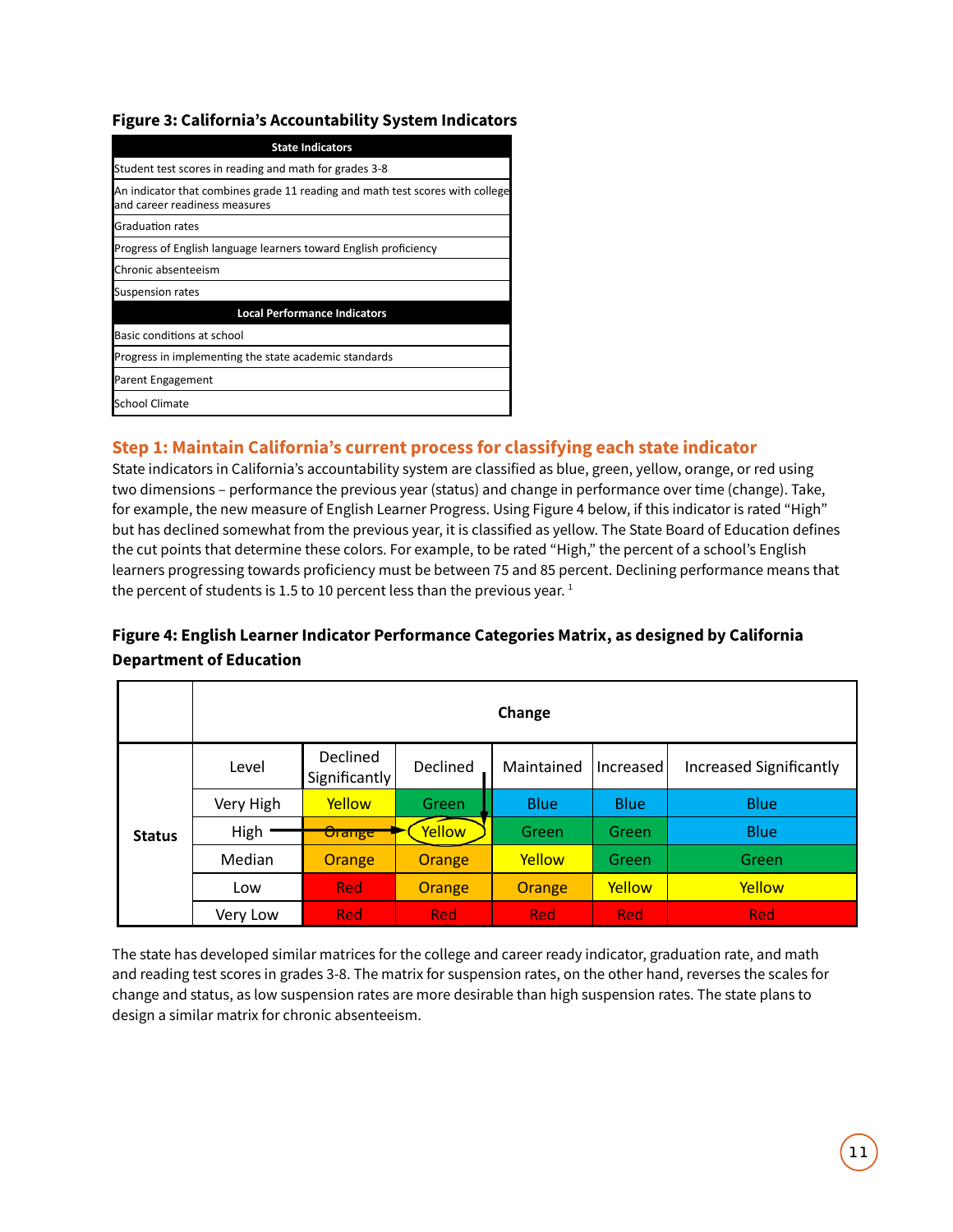#### **Step 2: Classify all state indicators as academic or non-academic.**

Classifying the seven state indicators into their appropriate categories will allow families, educators, policymakers, and the public to see overall academic and non-academic ratings for every school. This is consistent with California's vision for a new system that takes into account multiple measures, inclusive of nonacademic indicators.

To categorize state indicators, this proposal assumes that academic indicators are test scores in grades 3-8; the composite college and career readiness measure, as it includes grade 11 test scores; graduation rates; and English Learner Progress.<sup>2</sup> Non-academic indicators are suspension rates and chronic absenteeism. This proposal also assumes that data for all indicators are collected and ready to use.

#### **Figure 5:**

|              | <b>State Indicators</b>         | All Students<br>Performance |
|--------------|---------------------------------|-----------------------------|
| Non-Academic | <b>Chronic Absenteeism</b>      |                             |
|              | Suspension Rate (K-12)          |                             |
|              | English Learner Progress (K-12) |                             |
| Academic     | Graduation Rate (9-12)          |                             |
|              | College & Career                |                             |
|              | English Language Arts (K-8)     |                             |
|              | Mathematics (K-8)               |                             |

#### **Step 3: Classify a school's overall academic and non-academic performance**

Next, give every school an academic performance rating based on its academic indicators and a separate nonacademic rating based on its non-academic indicators. This approach will help policymakers, staff, and families parse a school's overall rating and provide a more nuanced perspective of school performance. The Every Student Succeeds Act also requires states to assign greater weight to a school's academic indicators, and this system creates a clear way for the state to comply with this requirement.

This step can be done two diferent ways, with either three classifications (Proposal A) or five classifications (Proposal B).

Proposal A (three categories): ): This method uses a set of decision rules to classify a school's academic and non-academic indicators as either red, yellow, or blue. For example, if all academic indicators are red or orange, a school receives a red academic rating. If all academic indicators are blue or green, a school receives a blue academic rating. Schools with diferent color combinations of academic indicators receive a yellow academic rating. The state would then use the same decision rules to classify a school's non-academic indicators. The state could also design decision rules at their discretion to ensure that there are the appropriate number of schools in each category.

Proposal B (five categories): Using decision rules to classify a school's academic and non-academic indicators as one of five colors would become overly complex. Instead, one possible approach is to translate the colors of the state indicators into numbers. For example, first assign a number 1-5 to each corresponding color rating. Then, in separate processes for academic and non-academic indicators, sum the indicator scores, take a simple average and apply rounding rules. Next, translate each average back into a color for the overall academic or nonacademic rating.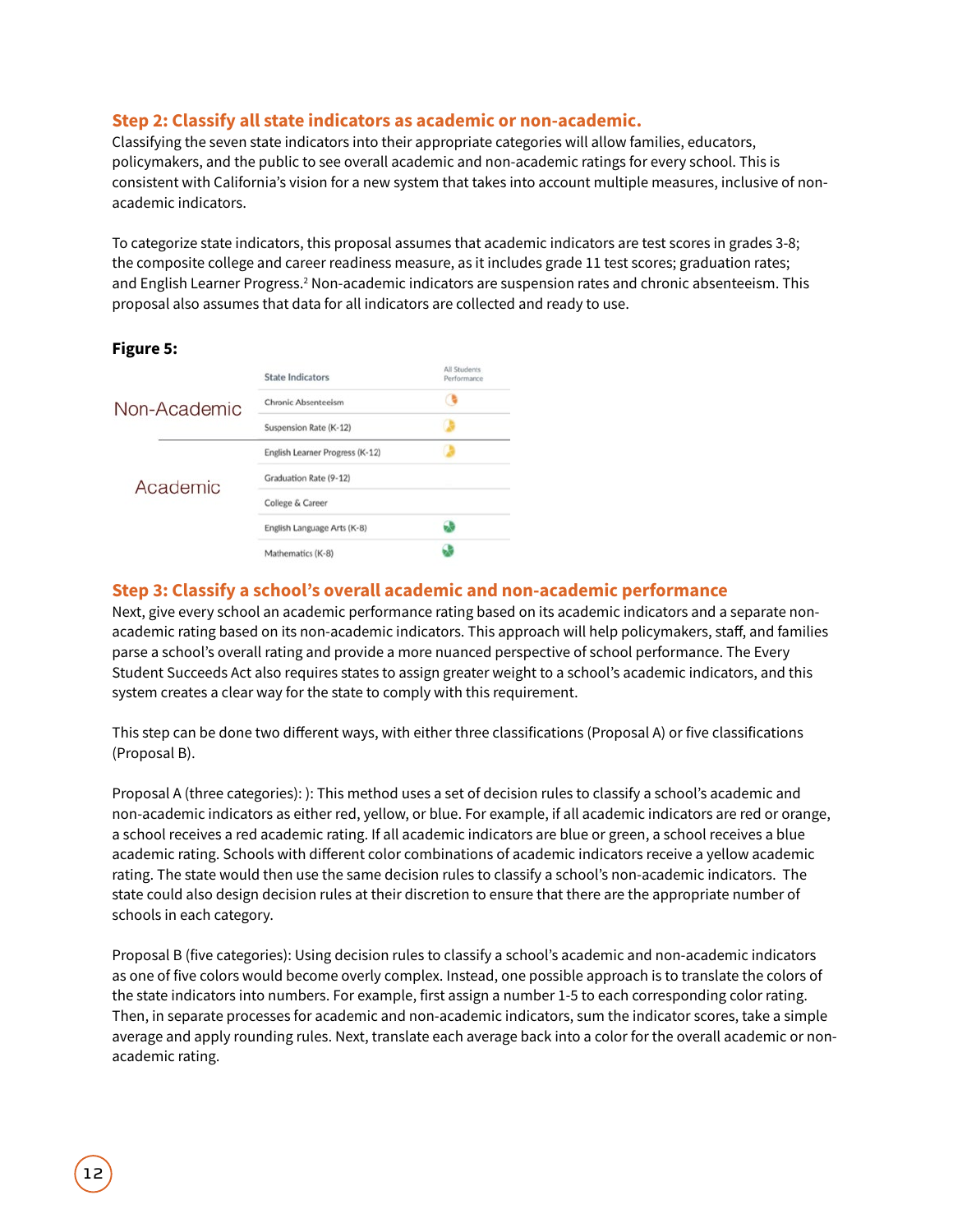#### **Figure 6a: Equity Report: Proposal A (Three Categories)**

### **Sunshine Elementary**

| Performance Levels: Blue (Highest) | Red (Lowest)<br>Yellow |                                 |                             |
|------------------------------------|------------------------|---------------------------------|-----------------------------|
|                                    | Rating                 | <b>State Indicators</b>         | All Students<br>Performance |
|                                    |                        | <b>Chronic Absenteeism</b>      |                             |
| Non-Academic                       |                        | Suspension Rate (K-12)          |                             |
|                                    |                        | English Learner Progress (K-12) |                             |
| Academic                           |                        | English Language Arts (K-8)     |                             |
|                                    |                        | Mathematics (K-8)               |                             |

### **Figure 6a: Equity Report: Proposal B (Five Categories)**

### **Sunshine Elementary**

| <b>Blue (Highest)</b><br>Performance Levels:<br>Green | Yellow | Red (Lowest)<br>Orange          |                             |
|-------------------------------------------------------|--------|---------------------------------|-----------------------------|
|                                                       | Rating | <b>State Indicators</b>         | All Students<br>Performance |
|                                                       |        | Chronic Absenteeism             |                             |
| Non-Academic                                          |        | Suspension Rate (K-12)          |                             |
|                                                       |        | English Learner Progress (K-12) |                             |
| Academic                                              |        | English Language Arts (K-8)     |                             |
|                                                       |        | Mathematics (K-8)               |                             |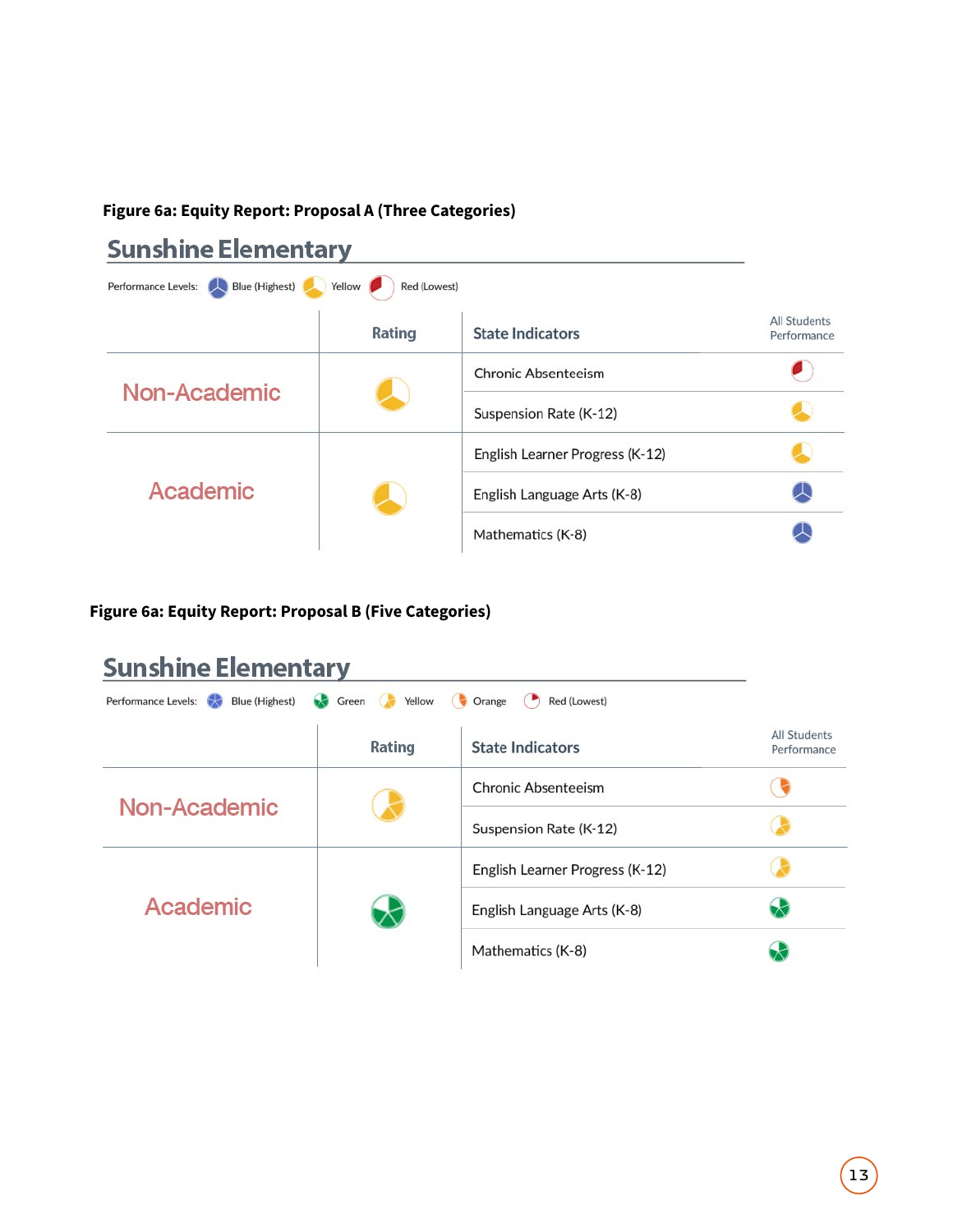#### **Step 4: Classify a school's overall performance level**

Finally, use the academic and non-academic ratings to create an overall performance rating for every school.

To create a three-category rating system (Proposal A), this approach uses a simple school classification matrix. Using Figure 7a below, for example, an elementary school with yellow academic indicators and red nonacademic indicators is classified as a yellow school. However, if a high school's graduation rate is less than or equal to 67 percent, the school is automatically classified as red.

| <b>Non-Academic</b> | <b>Academic Indicators</b> |        |             |  |
|---------------------|----------------------------|--------|-------------|--|
| <b>Indicators</b>   | Red                        | Yellow | <b>Blue</b> |  |
| Blue                | Yellow <sup>3</sup>        | Yellow | <b>Blue</b> |  |
| Yellow              | Red                        | Yellow | <b>Blue</b> |  |
| Red                 | Red                        | Yellow | Yellow      |  |

**Figure 7a: School Classifications Matrix for 3 Categories (Proposal A)**

A matrix is also suitable for a five-category system (Proposal B). See below for one example.

| <b>Non-Academic</b> | <b>Academic Indicators</b> |               |                          |        |             |  |
|---------------------|----------------------------|---------------|--------------------------|--------|-------------|--|
| <b>Indicators</b>   | Red                        | Orange        | Yellow                   | Green  | Blue        |  |
| <b>Blue</b>         | Yellow                     | Yellow        | Green                    | Green  | <b>Blue</b> |  |
| Green               | Orange                     | Yellow        | Green                    | Green  | <b>Blue</b> |  |
| Yellow              |                            | Orange Orange | Yellow                   | Green  | Green       |  |
| Orange              | <b>Red</b>                 | Orange        | Yellow                   | Yellow | Yellow      |  |
| Red                 | <b>Red</b>                 |               | Orange   Orange   Orange |        | Yellow      |  |

#### **Figure 7b: School Classifications Matrix for 5 Categories (Proposal B)**

This classification system can also be augmented by any number of business rules to ensure maximum accuracy and a focus on equity.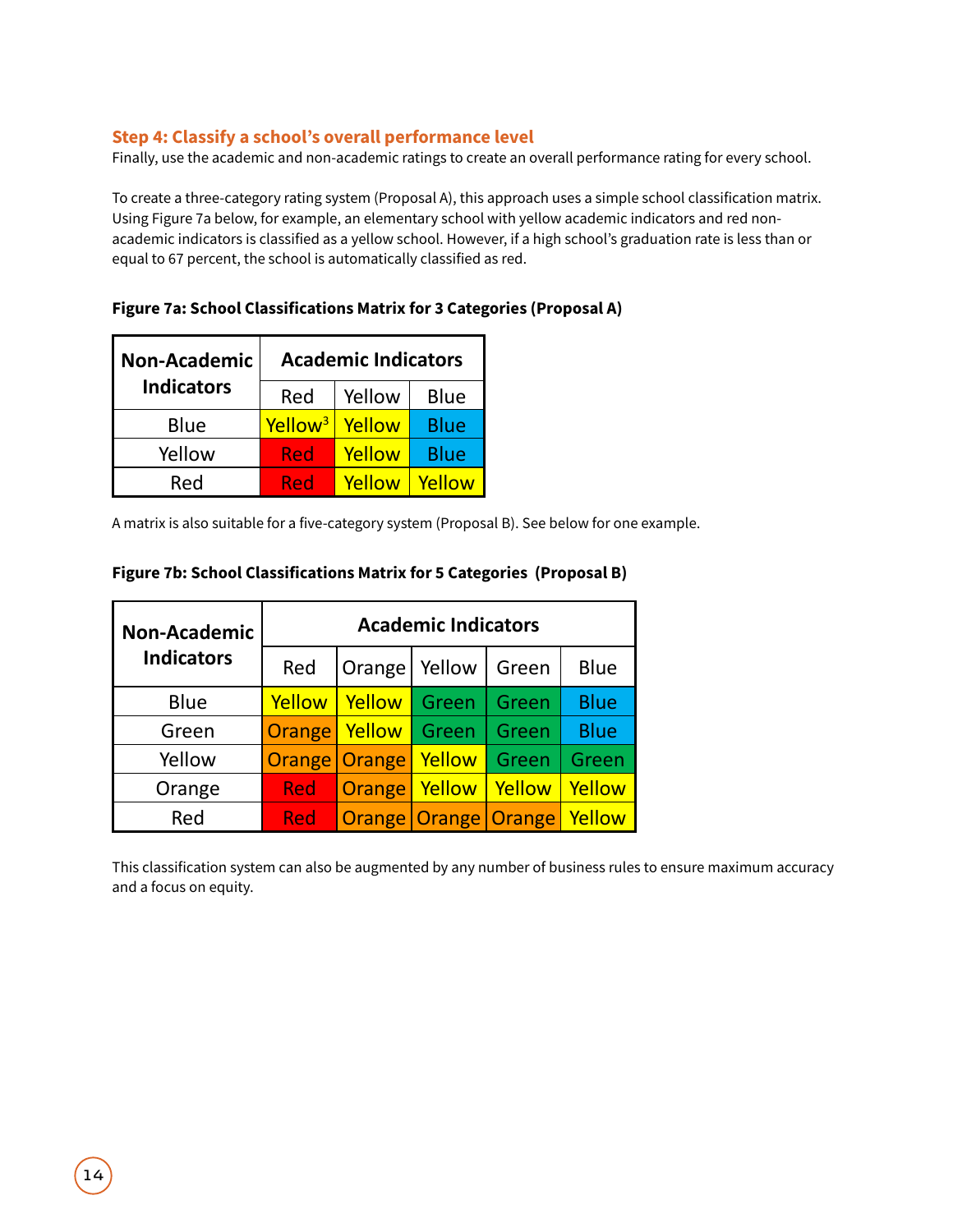**Figure 8: Our Proposal: A New "Top-Level," With the Addition of Overall Academic and Non-Academic Ratings and an Overall School Quality Rating**

| <b>Sunshine Elementary</b>                             |                                    |                                                                            |                                        |
|--------------------------------------------------------|------------------------------------|----------------------------------------------------------------------------|----------------------------------------|
| <b>Overall School Rating</b>                           |                                    | Academic                                                                   |                                        |
|                                                        |                                    | Non-Academic                                                               |                                        |
| Performance Levels:<br>Blue (Highest)<br>Green         | <b>Co</b> Orange<br>Yellow         | Red (Lowest)<br>$\left( \begin{array}{c} \blacksquare \end{array} \right)$ |                                        |
| <b>State Indicators</b>                                | <b>All Students</b><br>Performance | <b>Total Student</b><br>Groups                                             | <b>Student Groups</b><br>in Red/Orange |
| <b>Chronic Absenteeism</b>                             |                                    | 11                                                                         | 7                                      |
| Suspension Rate (K-12)                                 |                                    | 11                                                                         | 3                                      |
| English Learner Progress (K-12)                        |                                    | $\mathbf{1}$                                                               | 0                                      |
| Graduation Rate (9-12)                                 |                                    | N/A                                                                        | N/A                                    |
| College & Career                                       | N/A                                | N/A                                                                        | N/A                                    |
| English Language Arts (K-8)                            | 63                                 | 5                                                                          | $\mathbf{1}$                           |
| Mathematics (K-8)                                      |                                    | 5                                                                          | 4                                      |
| <b>Local Indicators</b>                                | Ratings                            |                                                                            |                                        |
| Basics (Teachers, Instructional Materials, Facilities) | Met                                |                                                                            |                                        |
| Implementation of Academic Standards                   | Not Met                            |                                                                            |                                        |
| Parent Engagement                                      | Not Met for<br><b>Two Years</b>    |                                                                            |                                        |
| <b>Local Climate Survey</b>                            | Met                                |                                                                            |                                        |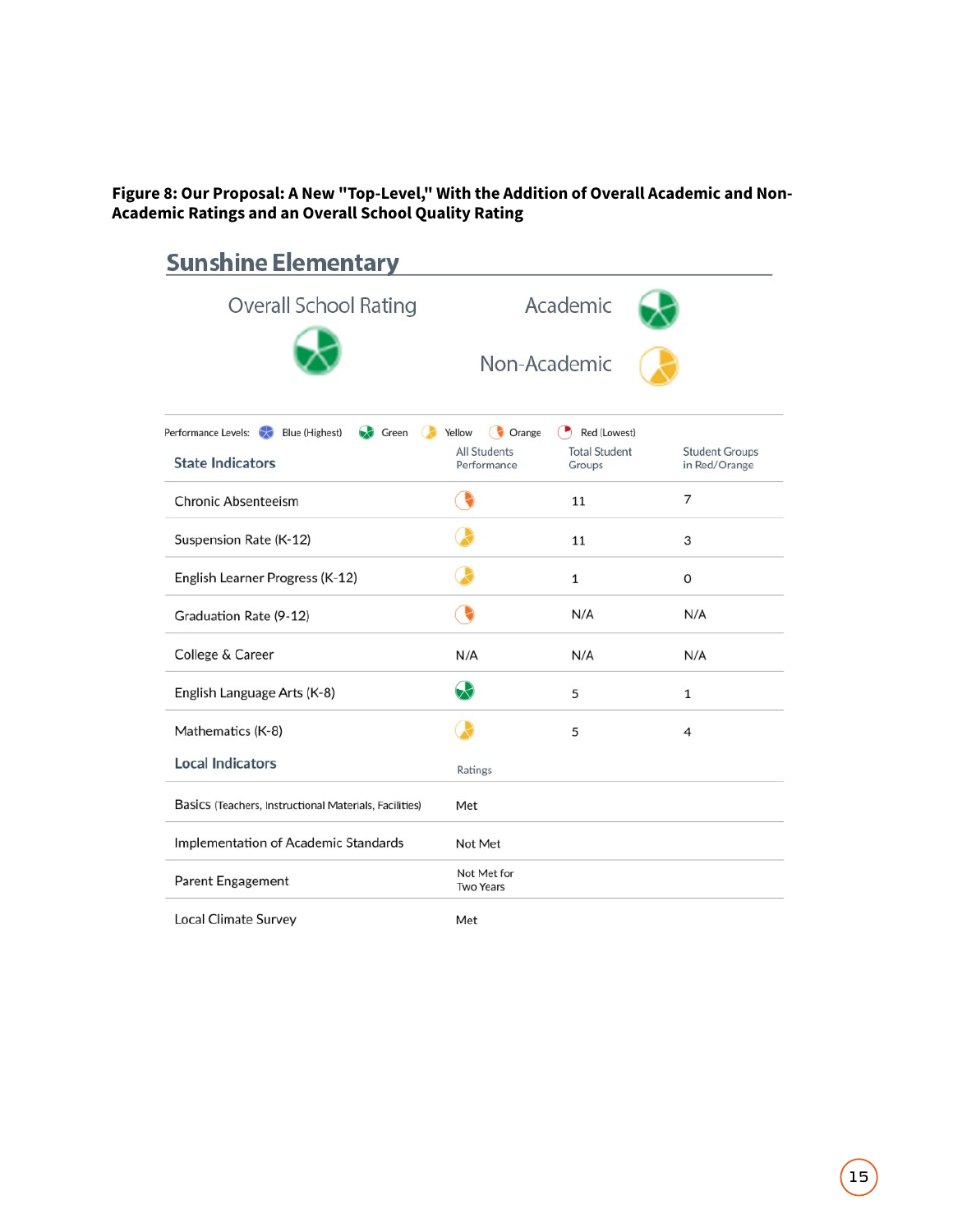#### **Ensuring Equity**

Building on this foundation, there are additional considerations to keep in mind. First, this system should factor in the performance of student subgroups to ensure that school classifications represent all students, including students from disadvantaged backgrounds, students from major racial and ethnic groups, students with disabilities, and English language learners. If any subgroup of students qualifies as a red school on its own for two or more years, the state could adjust a school's color classification. A blue school with at least one struggling subgroup for two or more years, for example, would become a yellow school, and a yellow school would become a red school.

#### **Every Student Succeeds Act – Ensuring Alignment**

There are three additional considerations for policymakers to consider in regards to the federal Every Student Succeeds Act (ESSA). First, this proposal assumes that California's accountability system meets the Every Student Succeeds Act's requirements. The new law requires states to include the following indicators in their accountability systems:

- Student achievement in English Language Arts (ELA) and Mathematics
- A second academic indicator, such as growth in ELA and mathematics
- English language acquisition
- Graduation rates, which take the place of a second academic indicator for high schools
- At least one measure of school quality or student success

California's data dashboard includes six state indicators and four local performance indicators. (see Figure 3) As noted earlier, this proposal uses only California's state indicators to classify schools in order to build on the state's performance matrix methodology. These indicators also meet ESSA's requirements – with one potential exception. According to the California Department of Education, the academic achievement indicator will eventually include a measure of individual student growth. Until then, the state plans to measure the change in the percent of students who meet or exceed standards from year to year.<sup>4</sup>

Second, the Every Student Succeeds Act requires schools to test at least 95 percent of all students each year and for the state to factor this requirement into the statewide accountability system. If a school does not meet this requirement, the state could adjust the color classification of the school's academic achievement indicator, overall academic rating, or summative rating.

Third, the Every Student Succeeds Act requires states to identify low-performing schools for improvement. Specifically, states must identify the bottom 5 percent of Title I schools, high schools with graduation rates of less than 67 percent, and schools with chronically low-performing subgroups for comprehensive support and improvement. States must also identify schools with consistently underperforming or low-performing subgroups for targeted support and improvement. The proposed system's red and yellow school classifications intend to align with these requirements, capturing the lowest performing schools and schools with struggling subgroups.